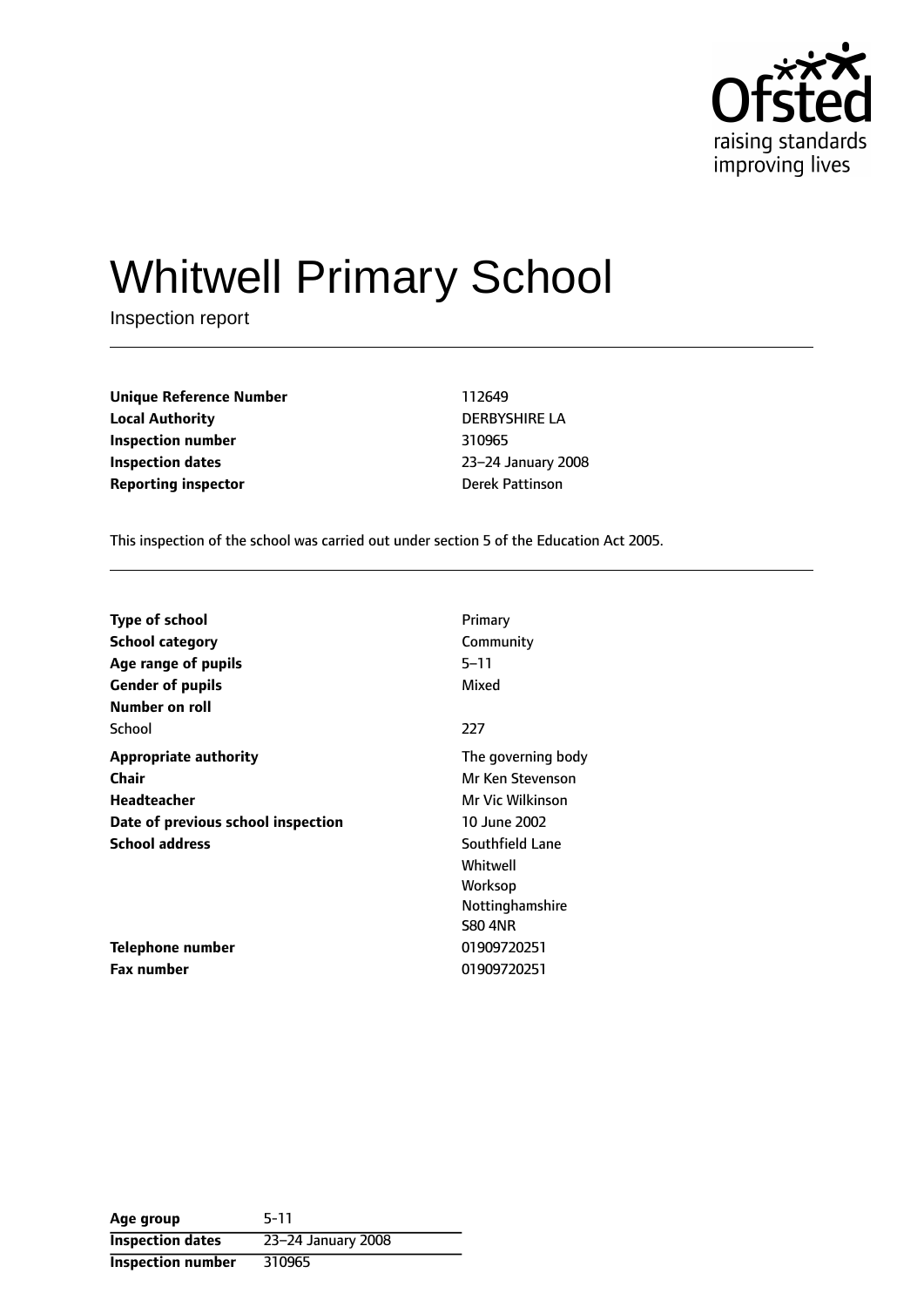.

© Crown copyright 2008

#### Website: www.ofsted.gov.uk

This document may be reproduced in whole or in part for non-commercial educational purposes, provided that the information quoted is reproduced without adaptation and the source and date of publication are stated.

Further copies of this report are obtainable from the school. Under the Education Act 2005, the school must provide a copy of this report free of charge to certain categories of people. A charge not exceeding the full cost of reproduction may be made for any other copies supplied.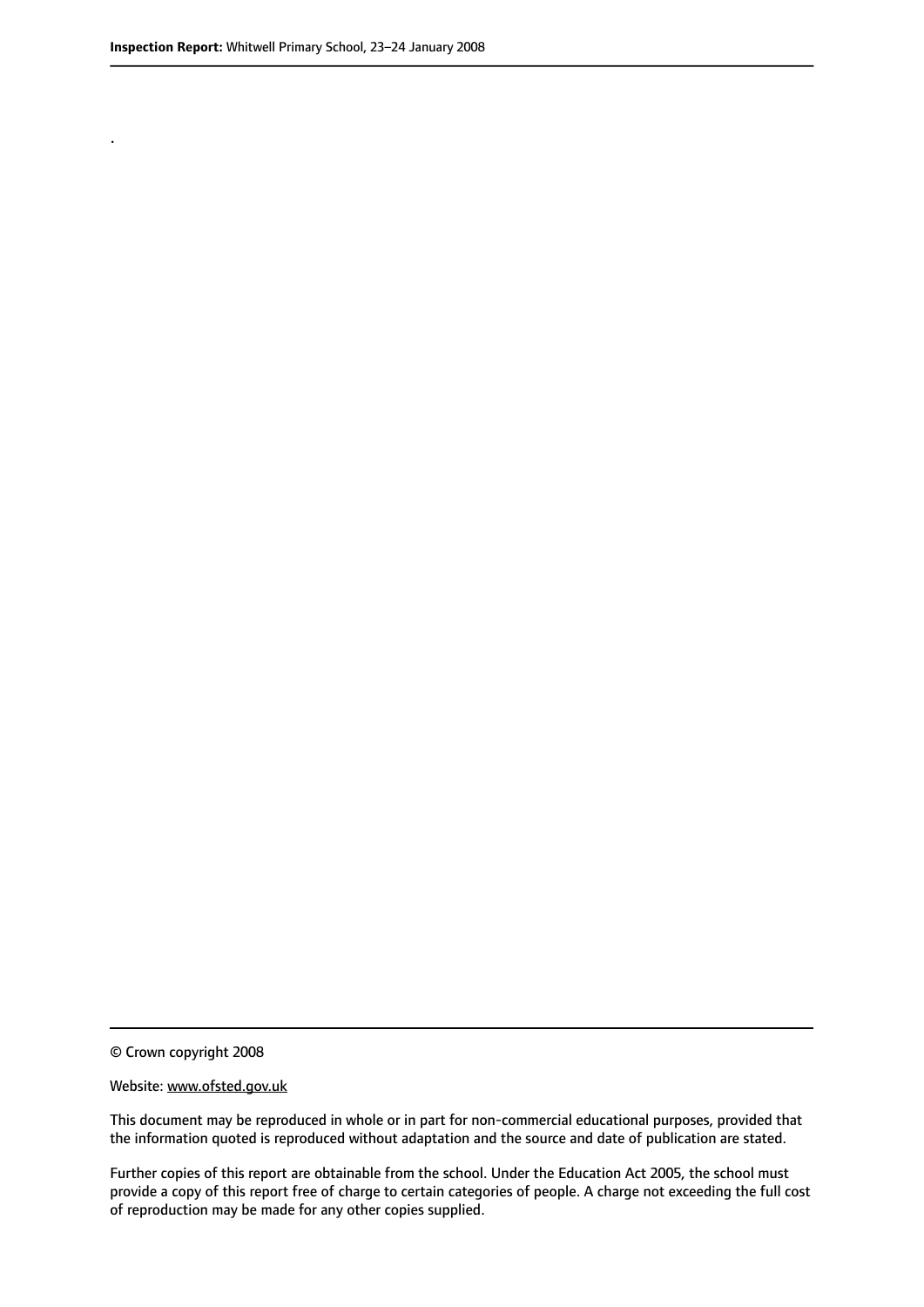# **Introduction**

The inspection was carried out by two Additional Inspectors.

#### **Description of the school**

This is an average sized school serving an area of below average economic advantage. Most pupils are White British and live in the village and its immediate area. The proportion of pupils who have learning difficulties or disabilities is close to the national average. The proportion of pupils from minority ethnic backgrounds is well below average. An above average number of pupils are entitled to free school meals. The school has no pupils who speak English as an additional language. The school holds the Active Mark, Artsmark, Basic Skills Mark III and an anti-bullying award.

#### **Key for inspection grades**

| Grade 1 | Outstanding  |
|---------|--------------|
| Grade 2 | Good         |
| Grade 3 | Satisfactory |
| Grade 4 | Inadequate   |
|         |              |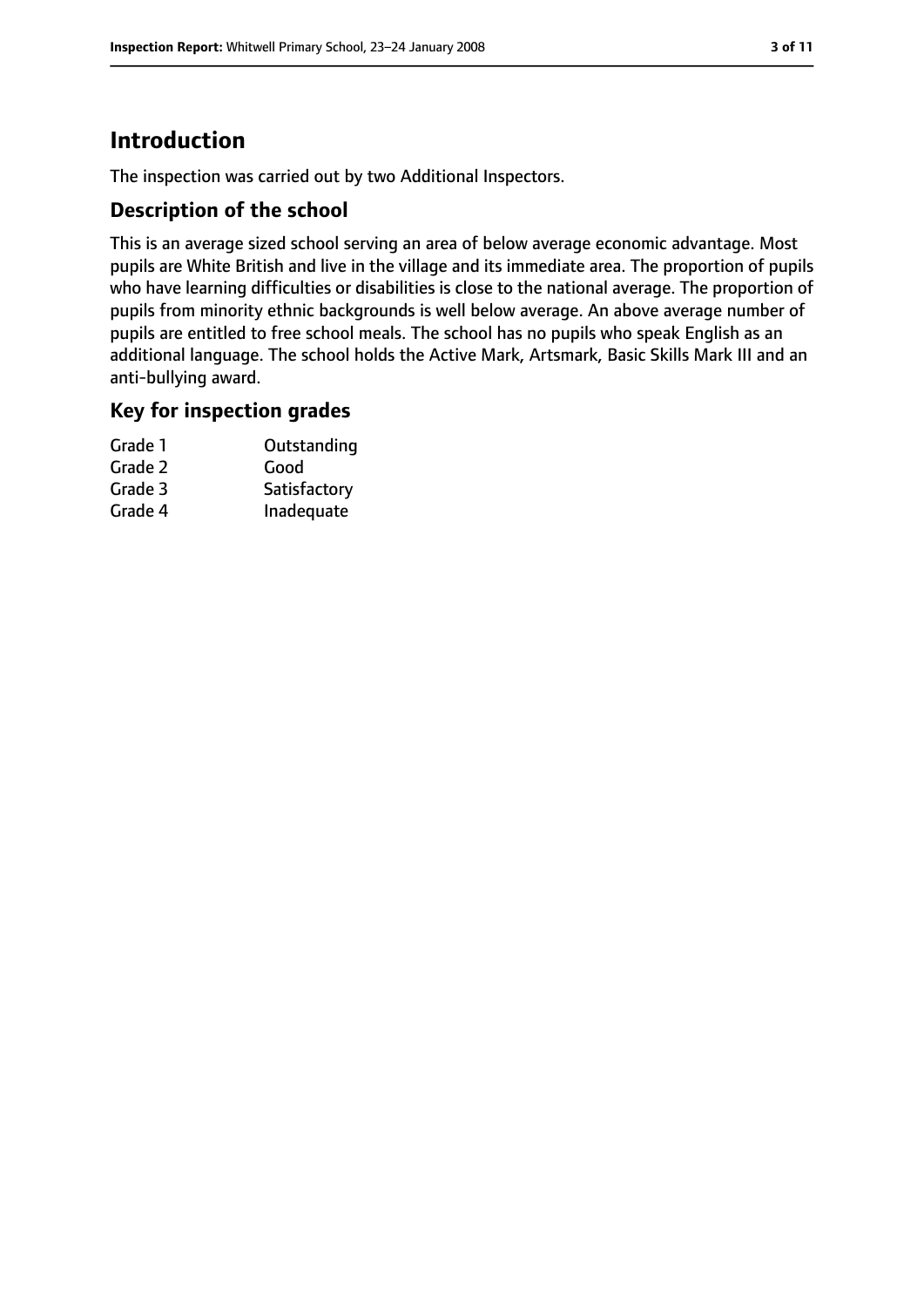# **Overall effectiveness of the school**

#### **Grade: 2**

The inspection confirms the school's judgement that this is a good school. Its successes owe much to strengths in leadership, management and teaching. Parents think highly of the school, and appreciate the high quality care the school takes of their children. The head teacher's outstanding leadership has ensured that the school's track record of improvement is good. It is constantly seeking to implement systems, arrangements and procedures to help drive up standards. As a result, it has a strong capacity for continued improvement.

Foundation Stage provision is satisfactory, with some good elements. However, the school recognises that the current organisation with separate Nursery and Reception classes, which are not adjacent, leads to a lack of a uniform approach. This prevents children from making the best possible progress.

Achievement is good in Key Stages 1 and 2 and standards are above average. When children enter the Nursery their skill levels are below average. By the end of Reception standards are average, except for literacy skills, which are still below expected levels. When pupils leave Year 6, standards are above average in mathematics and science, but are still a little below average in English. The school has introduced measures which are starting to make a positive impact in driving up standards in writing, especially for boys, although there is still much to be done. Pupils, including those with specific difficulties, achieve well because of good teaching, high quality support and good relationships which enhance learning. Where teaching and learning are at their best, lessons are challenging and enjoyable and pupils achieve well. In a small number of lessons the pace is not brisk enough and pupils have too little time for independent work, which slows learning.

As a result of the high quality care, guidance and support, pupils' personal development, including their spiritual, moral, social and cultural development, is good. However, the multicultural dimension is less well developed. Pupils love school and like their teachers, which helps to explain the above average attendance, their excellent behaviour and mature attitudes. They find almost all lessons interesting because the curriculum is diverse and varied and caters well for their needs. Visits, visitors and a wide range of clubs help extend their experiences. Pupils know what they must do to succeed because of the good arrangements for guiding them on their academic performance. Assessment procedures are good because the school is constantly checking on what pupils know and understand. However, information and communication technology (ICT) is not given enough attention to help develop essential skills.

The head teacher has succeeded in establishing an effective climate for sustained improvement. Arrangements for raising standards further are now rigorous and increasingly embedded in the school's work. Senior managers strive to give pupils a good education. The governing body playsits part in actively supporting the school and holding it to account. The school issuccessful in promoting the importance for pupils of keeping fit, healthy and safe. Pupils are well prepared for the world of work because most important skills, such as literacy and numeracy, are given strong emphasis. The school provides good value for money.

#### **Effectiveness of the Foundation Stage**

#### **Grade: 3**

Children make satisfactory progress as they move through Nursery and Reception because of the sound early years provision. They transfer into Year 1 with attainments in line with national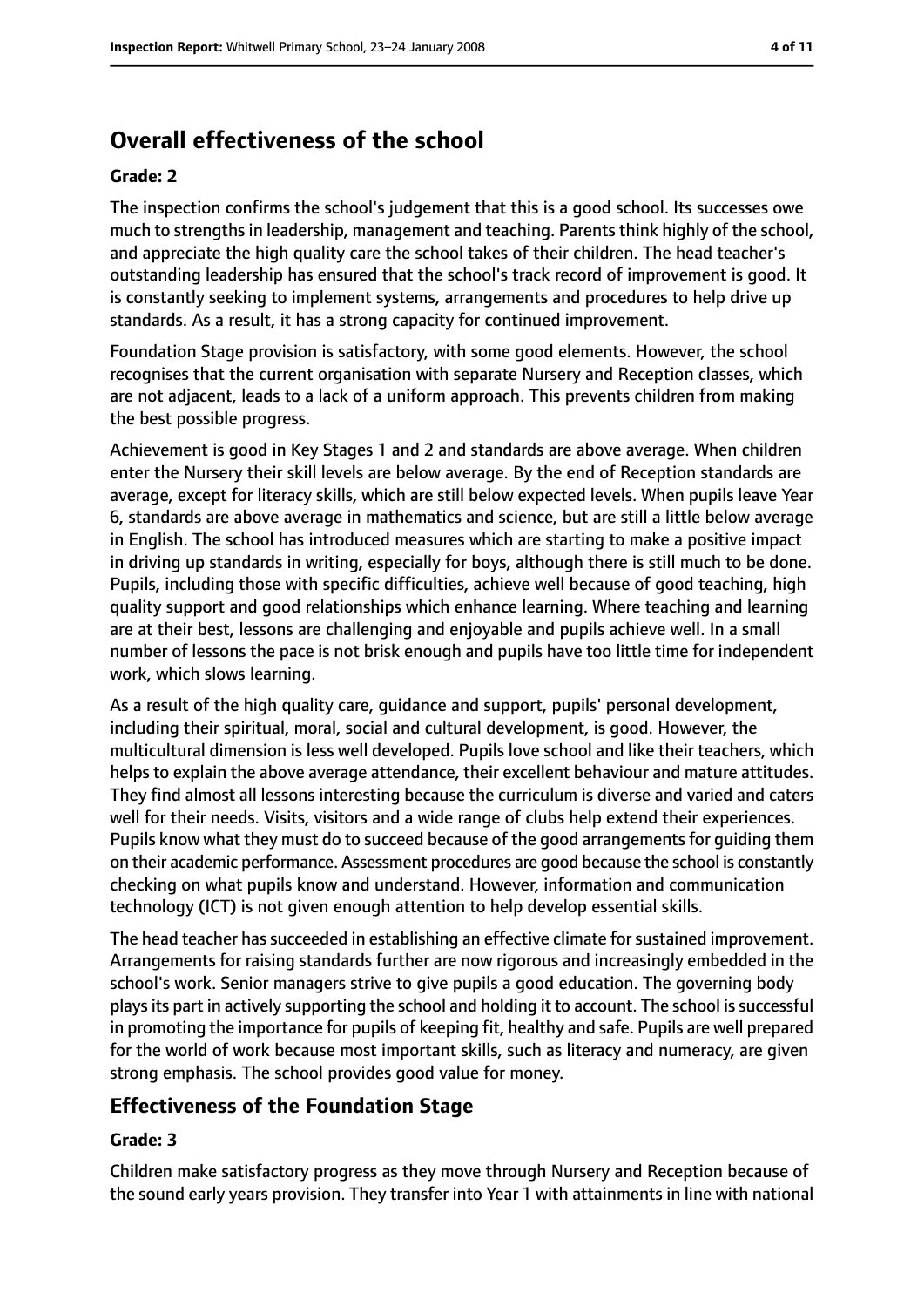expectations, although early language and literacy skills remain relatively weak. Personal, social and emotional skills are developed well, laying secure foundations for future learning. Staff work together to plan a varied range of activities that facilitate learning. Teamwork between teaching and support staff is good. Teaching is always at least satisfactory. Targeted 'focus group' activities effectively ensure all children make at least satisfactory progress. Children behave well because most learning is fun. Good quality assessment information is starting to be used with greater precision than in the past to meet the needs of individual children. Occasionally, however, activities do not provide enough challenge, particularly for more able children. The school has identified the need to establish a unified Foundation Stage unit. This is required because the distance between the nursery and reception classrooms does little to aid consistency and cohesion, particularly in teaching and learning styles. In addition, not all children have regular enough access to large play equipment or the outdoor learning area to extend their skills.

#### **What the school should do to improve further**

- Raise achievement and standards in writing.
- Establish a consistent and cohesive approach to Foundation Stage provision.
- Provide more opportunities for pupils to use computers to extend their learning.

# **Achievement and standards**

#### **Grade: 2**

Pupils' achievement is good overall. The standards they reach are above the national average in mathematics and science, but are below national levels in English. Over recent years, pupils' standards in reading and mathematics in Key Stage 1 have steadily risen. Standards have also risen in writing, but more slowly and from lower starting points. However, achievement over time has been good overall as pupils have moved through Years 1 and 2. Across Key Stage 2, achievement in English is satisfactory, but it is good in mathematics and science. Here too standards have risen over recent years in mathematics, science and English. Challenging targets contribute to the mostly good achievement. Pupils with specific difficulties are supported well, and make similar progress to other pupils because of the good quality help they receive.

# **Personal development and well-being**

#### **Grade: 2**

Pupils' personal development and well-being are good. Attendance is above average because pupils enjoy school immensely. As one pupil commented, 'This is the best place ever'. Behaviour and attitudes are outstanding and pupils treat each other with care and respect. Older pupils relish the many opportunities on offer to develop responsibility by becoming prefects or 'playground pals'. Playtimes are fun packed social occasions. The school council displays a mature approach towards its work. Good quality sports' opportunities have a high level of participation because pupils understand the importance of healthy lifestyles and enjoy being active. They show a good appreciation of staying safe. Spiritual, moral, social and cultural development is good, although pupils' preparation for life in a multicultural society is less well-developed. By the time pupils leave, most have acquired secure academic and satisfactory independent skills for the next stage of their education. They develop a good understanding of life in a wider community through their active fundraising for a range of charities.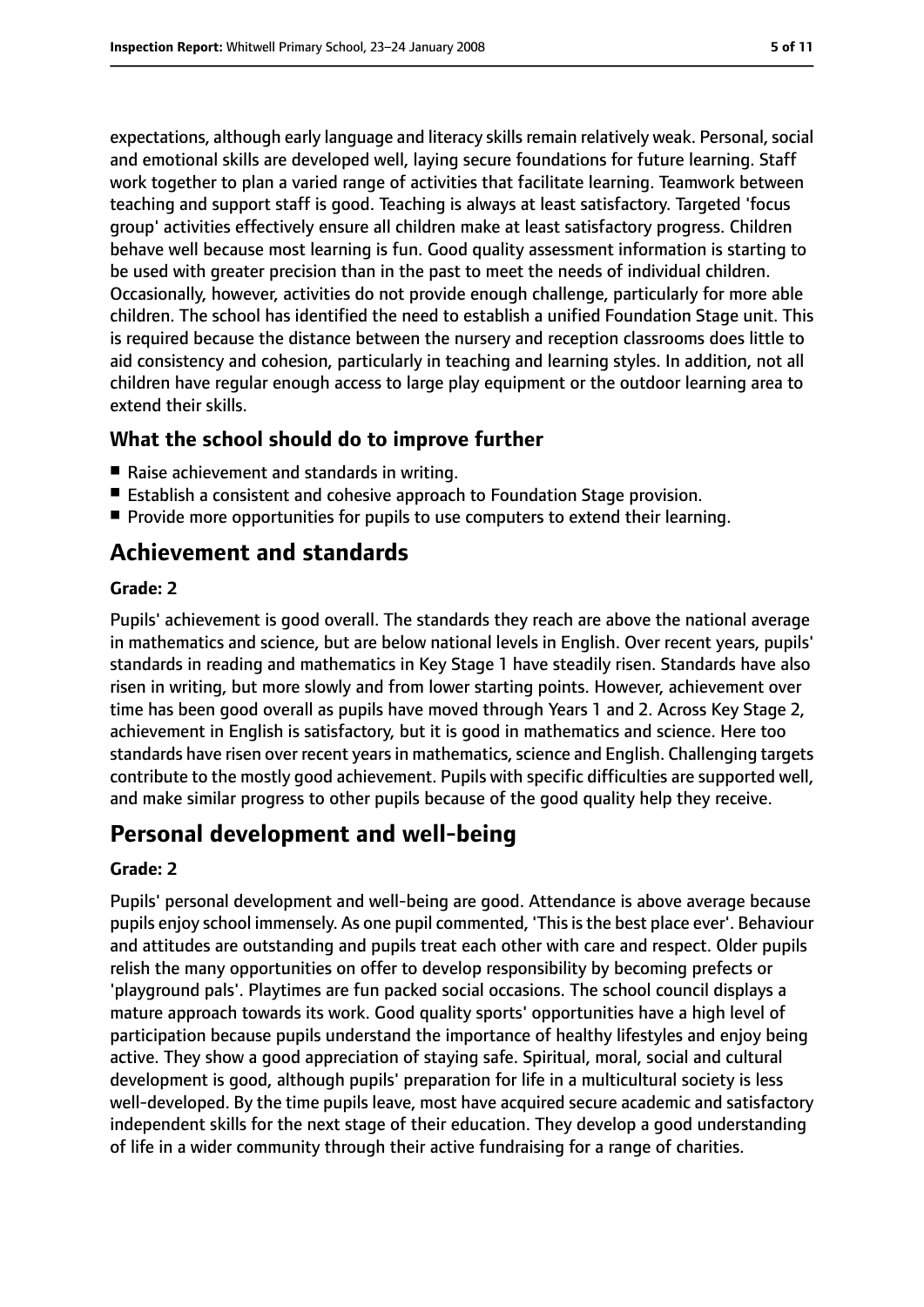# **Quality of provision**

### **Teaching and learning**

#### **Grade: 2**

Secure relationships, effective management of pupils and high levels of care successfully underpin the good teaching and learning. Pupils find most lessons interesting, challenging and fun. Teaching is especially successful when time is used to good effect, teachers give pupils much encouragement and tasks are demanding to help them enjoy learning. In these instances, pupils find their learning experiences interesting and challenging and make good progress. Teaching assistants contribute very well to the quality of pupils' learning, especially pupils with learning difficulties. In a small number of lessons, the pace is not brisk enough, teachers do not allow enough time for pupils to practise new learning and there are missed opportunities for them to develop ICT skills. Teachers' marking of pupils' work is good because it usually indicates what they must do next to help them improve. Effective procedures are in place for assessing and monitoring pupils' progress. However, occasionally assessment is not used well enough to match work to pupils' precise needs to enable them to make the best possible progress.

#### **Curriculum and other activities**

#### **Grade: 2**

There are effective links between subjects to help pupils understand the purpose of what they are learning. A wealth of initiatives to raise standards in writing through, for example, the use of 'punctuation pyramids' is starting to prove successful. Both boys and girls enjoy writing. However, pupils do not always receive enough sustained writing opportunities to help drive up standards. Although information and communication technology is improving, it is not yet an integral part of pupils' learning. Strong emphasis on developing both personal and academic skills ensures pupils are well prepared for the next stage of their education. The high quality work of the learning mentor ensures that pupils with learning difficulties or disabilities have total access to the curriculum. French enhances the quality of the school's good curriculum. There is a good range of extra curricular activities, such as Spanish, gardening and circus skills, which helps to develop healthy and varied lifestyles and pupils' contributions to the wider community. Visits and visitors add greatly to pupils' enjoyment, help bring learning to life and broaden pupils' horizons.

#### **Care, guidance and support**

#### **Grade: 2**

The quality of care, guidance and support is good with some outstanding features. The school shows very good commitment to the welfare of its pupils. Very robust procedures, including those for child protection, ensure pupils' safety is paramount. Systems for vetting staff and visitors meet with the latest national guidelines. Staff know families very well. Pupils and parents greatly value the level of care shown to them. Those with specific needs receive high quality support. Initiatives, such as the behaviour improvement programme, have proved very effective in supporting pupils with learning difficulties or disabilities. An effective programme to support pupils with special talents is developing well, but is in its infancy. Academic guidance has a high profile in the school's work. Systems for monitoring pupils' progress and tracking their academic achievement are rapidly becoming embedded in the school's work to help identify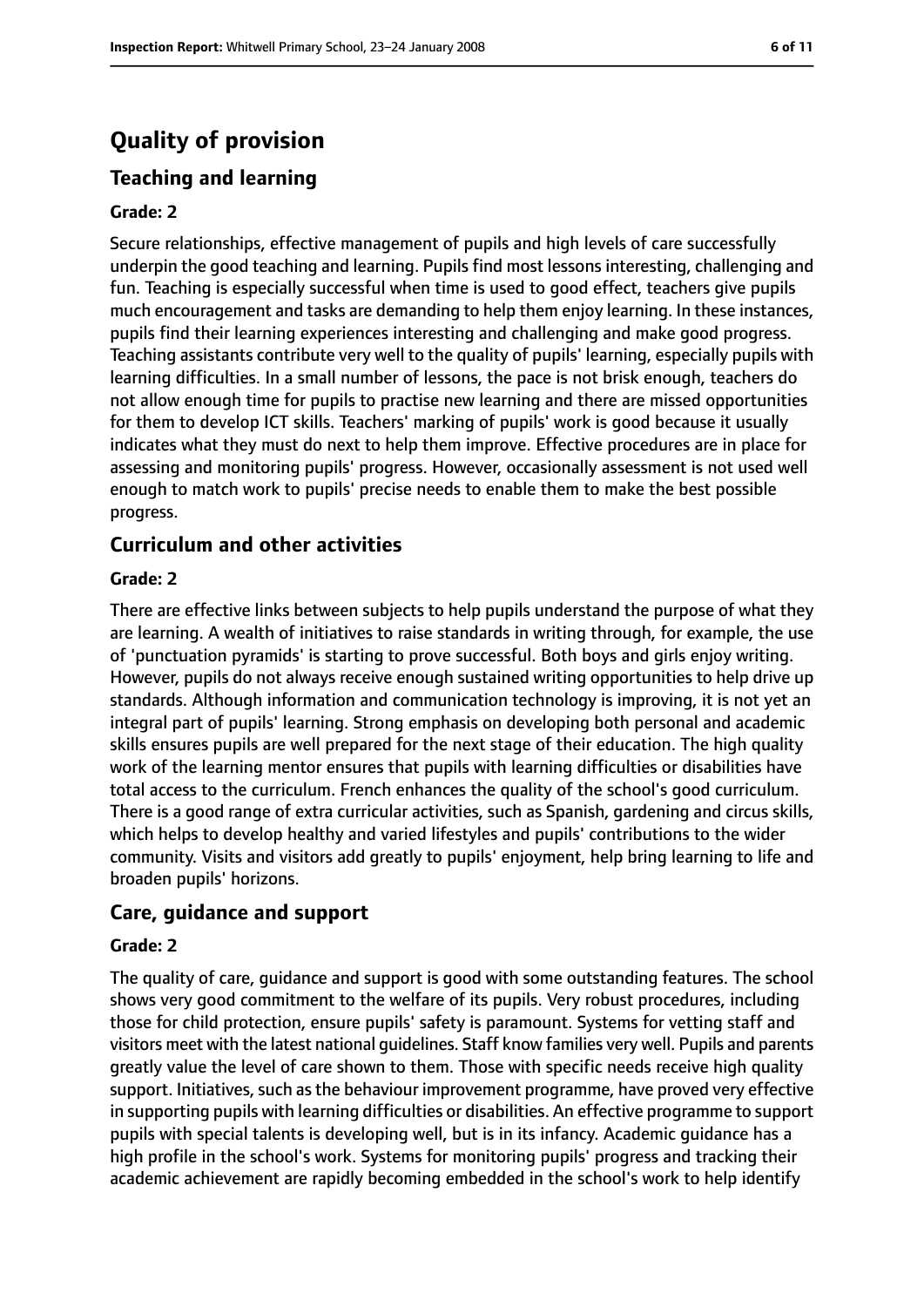pupils who need extra support. Pupils know what they must do to reach the next step in their learning.

## **Leadership and management**

#### **Grade: 2**

Leadership and management are good overall. However, the head teacher provides outstanding leadership. He is supported well by the deputy head, all staff and the governing body. As a result, strategic planning and organisation are of high quality. Parents appreciate the head teacher's approachability and consider him to have injected a new lease of life into the school. The senior leadership team's impressive knowledge is reflected in the school's self-evaluation, which is honest and accurate, and increasingly takes the views of staff, governors, parents and pupilsinto account. As a result, identified priorities are the right ones and are pursued rigorously to help the school move forward. Data is analysed thoroughly and progress carefully tracked so that pupils falling behind are targeted for immediate improvement. Lesson monitoring focuses clearly on learning as well as teaching so that it is of maximum benefit to teachers. Inclusive and shared leadership are positive features of the good leadership and management. For example, subject leaders are being empowered and energised, and are steadily becoming skilled at monitoring the school's work and performance. The governing body is well led, well informed and works in close partnership with the school. As a result, it increasingly plays its part in holding the leadership to account.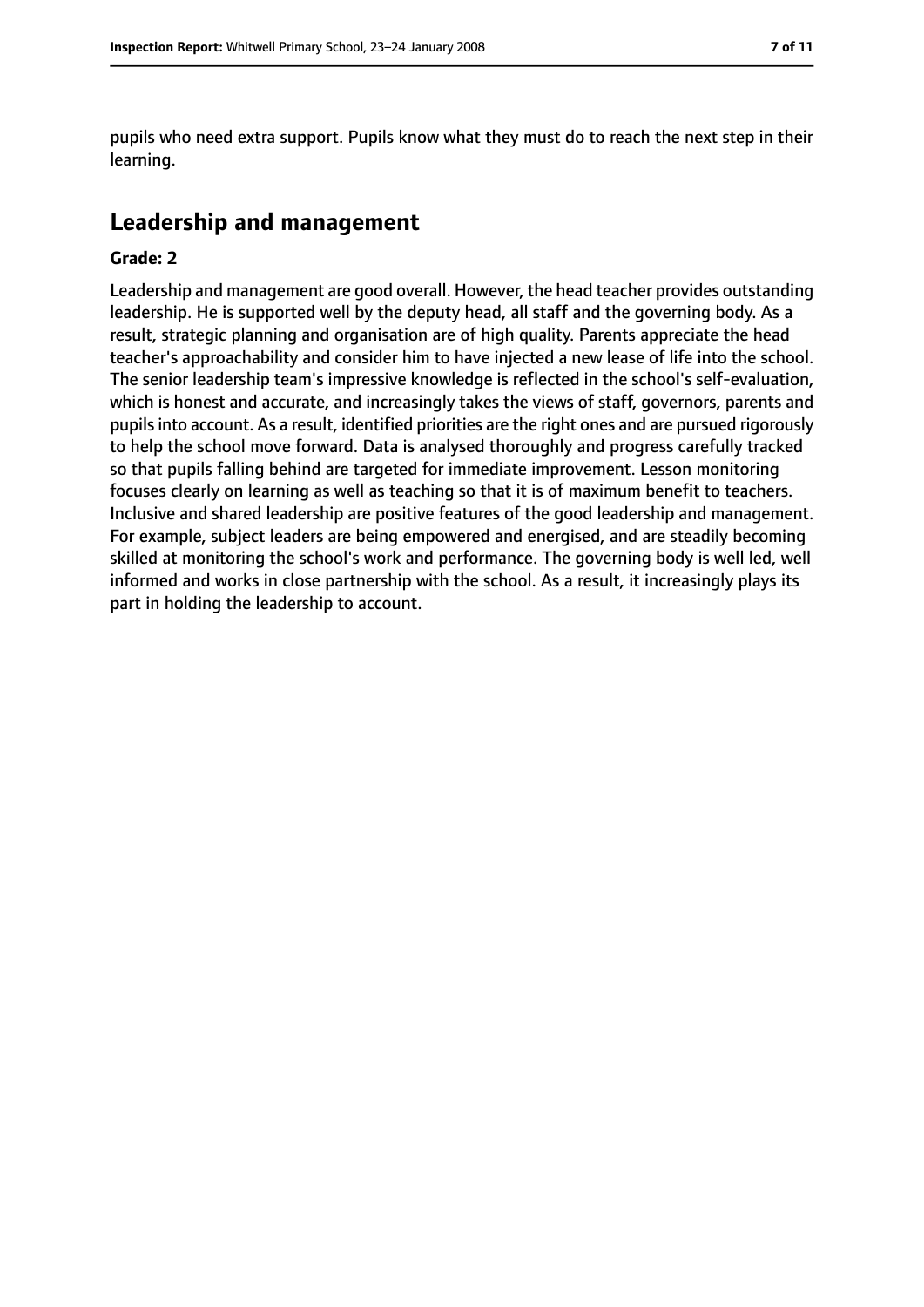**Any complaints about the inspection or the report should be made following the procedures set out in the guidance 'Complaints about school inspection', which is available from Ofsted's website: www.ofsted.gov.uk.**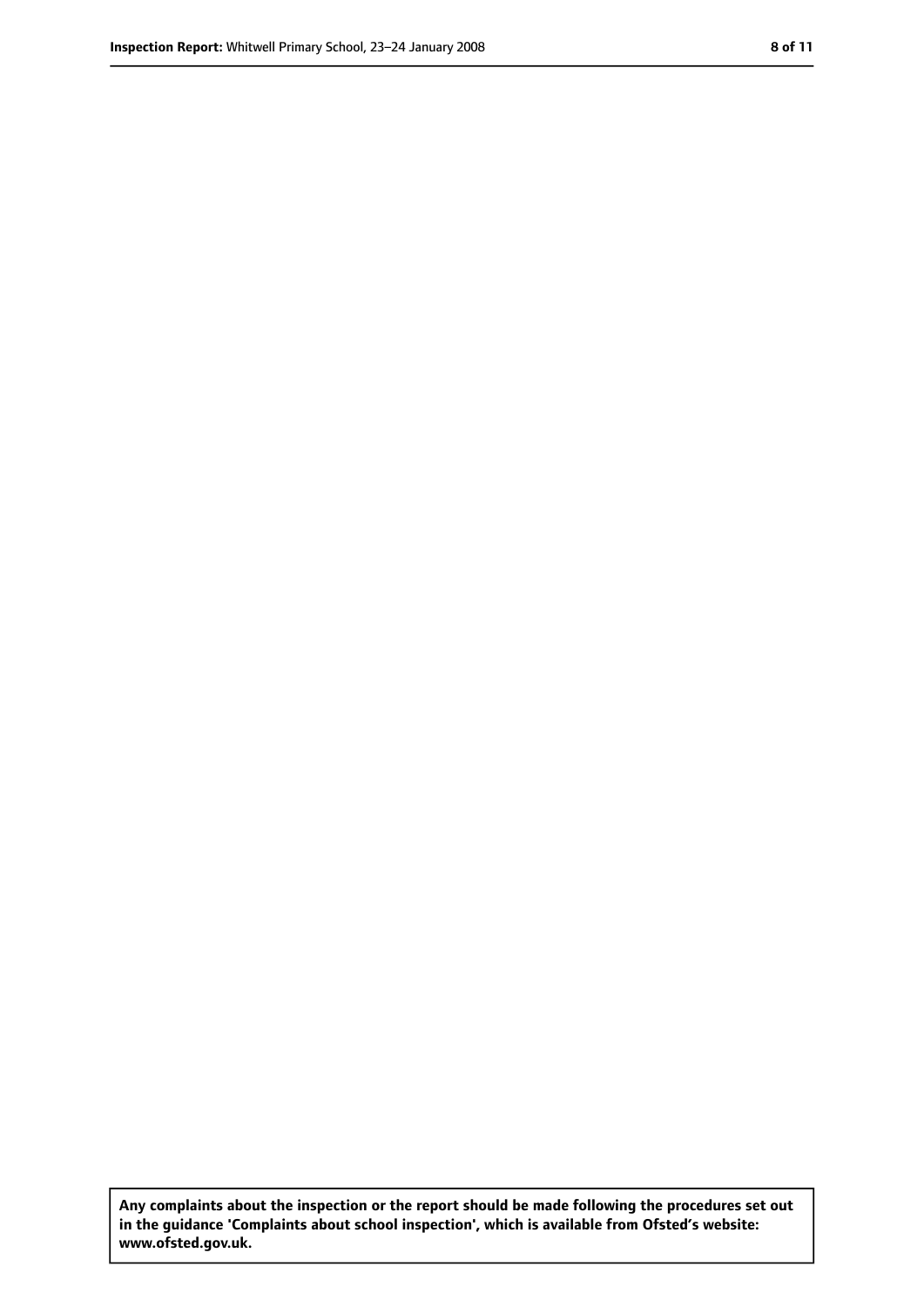#### **Annex A**

# **Inspection judgements**

| $^{\backprime}$ Key to judgements: grade 1 is outstanding, grade 2 good, grade 3 satisfactory, and | <b>School</b>  |
|----------------------------------------------------------------------------------------------------|----------------|
| arade 4 inadequate                                                                                 | <b>Overall</b> |

### **Overall effectiveness**

| How effective, efficient and inclusive is the provision of education, integrated<br>care and any extended services in meeting the needs of learners? |     |
|------------------------------------------------------------------------------------------------------------------------------------------------------|-----|
| Effective steps have been taken to promote improvement since the last<br>inspection                                                                  | Yes |
| How well does the school work in partnership with others to promote learners'<br>well-being?                                                         |     |
| The effectiveness of the Foundation Stage                                                                                                            |     |
| The capacity to make any necessary improvements                                                                                                      |     |

#### **Achievement and standards**

| How well do learners achieve?                                                                               |  |
|-------------------------------------------------------------------------------------------------------------|--|
| The standards <sup>1</sup> reached by learners                                                              |  |
| How well learners make progress, taking account of any significant variations between<br>groups of learners |  |
| How well learners with learning difficulties and disabilities make progress                                 |  |

#### **Personal development and well-being**

| How good is the overall personal development and well-being of the<br>learners?                                  |  |
|------------------------------------------------------------------------------------------------------------------|--|
| The extent of learners' spiritual, moral, social and cultural development                                        |  |
| The extent to which learners adopt healthy lifestyles                                                            |  |
| The extent to which learners adopt safe practices                                                                |  |
| How well learners enjoy their education                                                                          |  |
| The attendance of learners                                                                                       |  |
| The behaviour of learners                                                                                        |  |
| The extent to which learners make a positive contribution to the community                                       |  |
| How well learners develop workplace and other skills that will contribute to<br>their future economic well-being |  |

#### **The quality of provision**

| How effective are teaching and learning in meeting the full range of the<br>learners' needs?          |  |
|-------------------------------------------------------------------------------------------------------|--|
| How well do the curriculum and other activities meet the range of needs<br>and interests of learners? |  |
| How well are learners cared for, guided and supported?                                                |  |

 $^1$  Grade 1 - Exceptionally and consistently high; Grade 2 - Generally above average with none significantly below average; Grade 3 - Broadly average to below average; Grade 4 - Exceptionally low.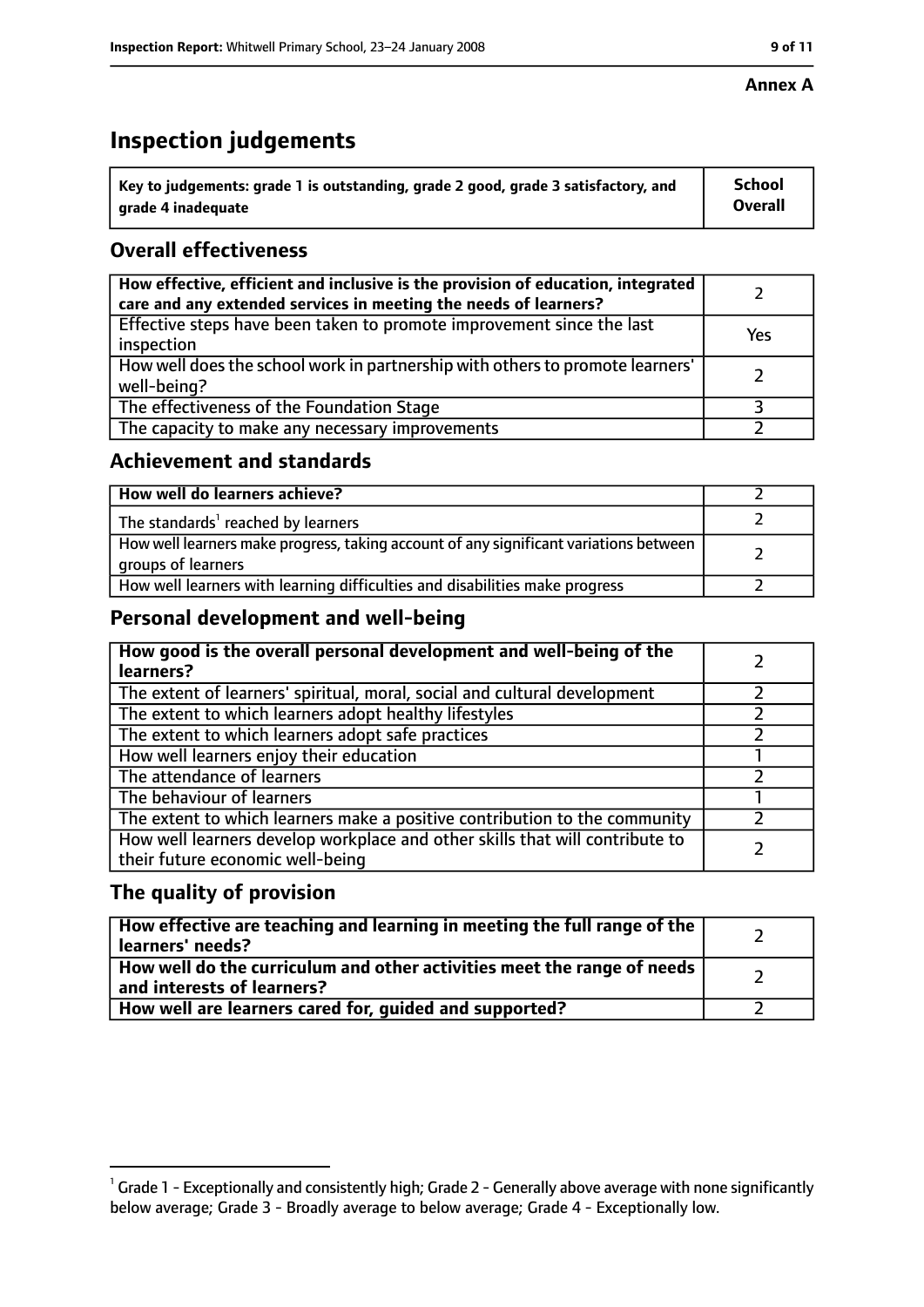# **Leadership and management**

| How effective are leadership and management in raising achievement<br>and supporting all learners?                                              |     |
|-------------------------------------------------------------------------------------------------------------------------------------------------|-----|
| How effectively leaders and managers at all levels set clear direction leading<br>to improvement and promote high quality of care and education |     |
| How effectively leaders and managers use challenging targets to raise standards                                                                 |     |
| The effectiveness of the school's self-evaluation                                                                                               |     |
| How well equality of opportunity is promoted and discrimination tackled so<br>that all learners achieve as well as they can                     |     |
| How effectively and efficiently resources, including staff, are deployed to<br>achieve value for money                                          |     |
| The extent to which governors and other supervisory boards discharge their<br>responsibilities                                                  |     |
| Do procedures for safequarding learners meet current government<br>requirements?                                                                | Yes |
| Does this school require special measures?                                                                                                      | No  |
| Does this school require a notice to improve?                                                                                                   | No  |